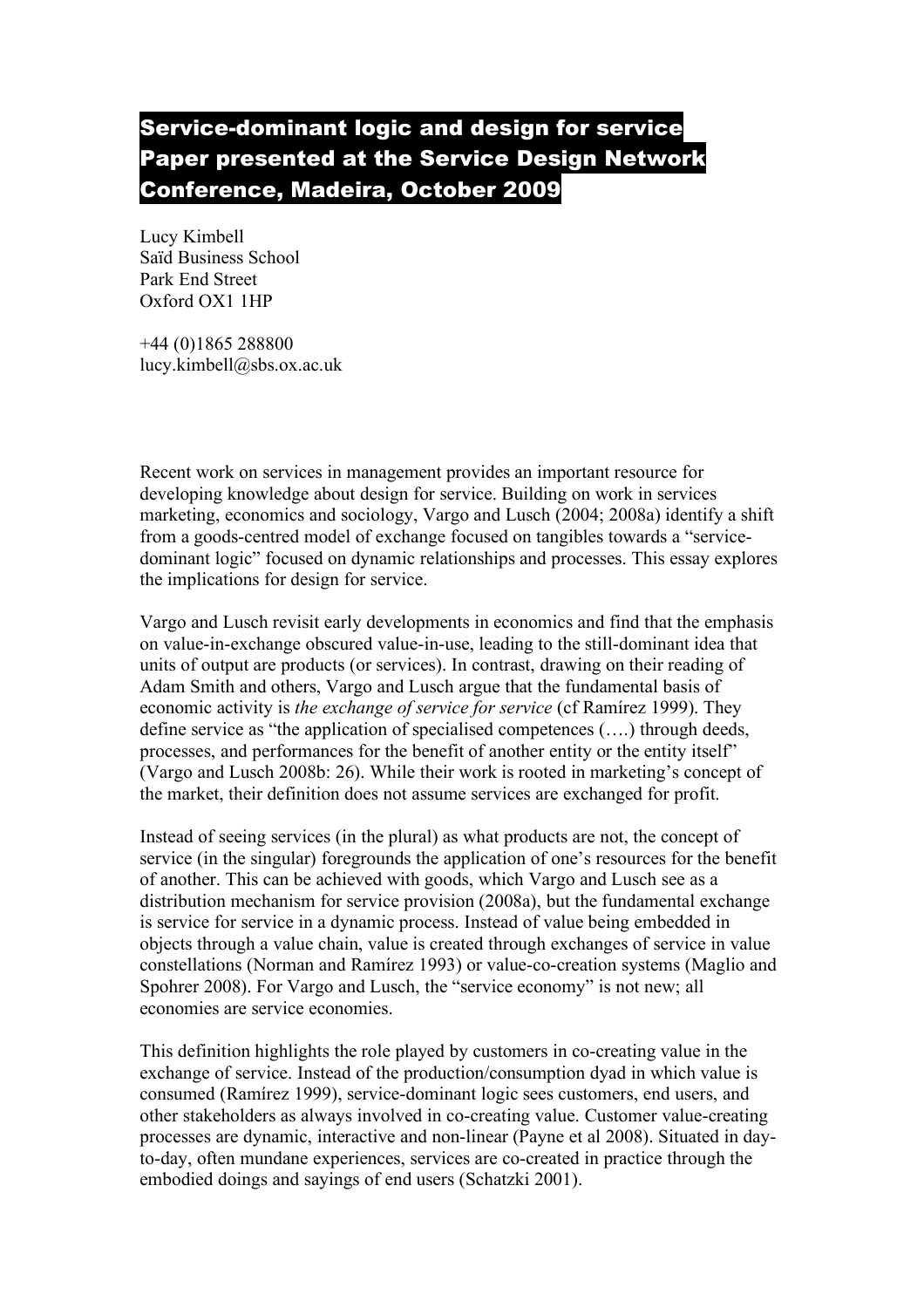What do these concepts mean for the design for service? To open up this enquiry, we propose a definition: *Designing for service is the conceiving, planning, and realizing of the dynamic systems and experiences in which one service is exchanged for another in an ongoing process, the value of which is constituted in practice*. There are three consequences.

The first is that there is a necessary indeterminacy within design for service. Those such as customers involved in exchanging one service for another within one system will also be part of other processes and systems, making it impossible to define the boundaries of service. Another aspect of the indeterminacy is that service is part of a dynamic and interactive exchange process taking place over time. Designing for service is designing for incompleteness (Garud et al 2008).

Second, the value of service is co-created through the practices of stakeholders: what they do, what they think, know and learn, what they say, the objects that are part of the service encounter, how it feels, and the structures that are enacted through practice (cf Payne et al 2008; Reckwitz 2002). Designing for service involves thinking of *services-in-practice* (cf Orlikowksi 2000) in which the value co-created is emergent, situated and dynamic. A key task is to identify, account for and represent value cocreated in practice, presenting theoretical and methodological challenges. An important way forward has been experience-based design approaches and methods, based in cultural anthropology's attentiveness to making sense of how other people make sense (eg Bate and Robert 2007; Parker and Heapy 2006).

Third, design for service becomes an activity that underpins Buchanan's (1992; 2001) four orders of design – symbols, things, actions, and thought – which he sees as "placements" for designers' activities. The definition of design for service offered here foregrounds the exchange of one service for another within value co-creation, in which objects are mechanisms for the exchange of service. Symbols, things, actions, and thought are all placements for the exchange of service for service, topics for the discovery of what service means. Therefore design for service is fundamental to all design activity, rather than being a specialist subfield.

## References

Bate, P. and Robert, G. (2007) *Bringing user experience to healthcare improvement: The concepts, methods and practices of experience-based design*, Oxford: Radcliffe. Buchanan, R. (1992) Wicked problems in design thinking. *Design Issues*, 8 (2): 5-21. Buchanan, R. (2001) Design research and the new learning. *Design Issues*, 17 (4), 3- 23.

Garud, R., S. Jain and P. Tuertscher (2008). Incomplete by design and designing for incompleteness. *Organization Studies*, 29 (3), 351-371.

Maglio. P. and Spohrer, J. (2008) Fundamentals of service science. *Journal of the Academy of Marketing Science*, 36 (1): 18-20.